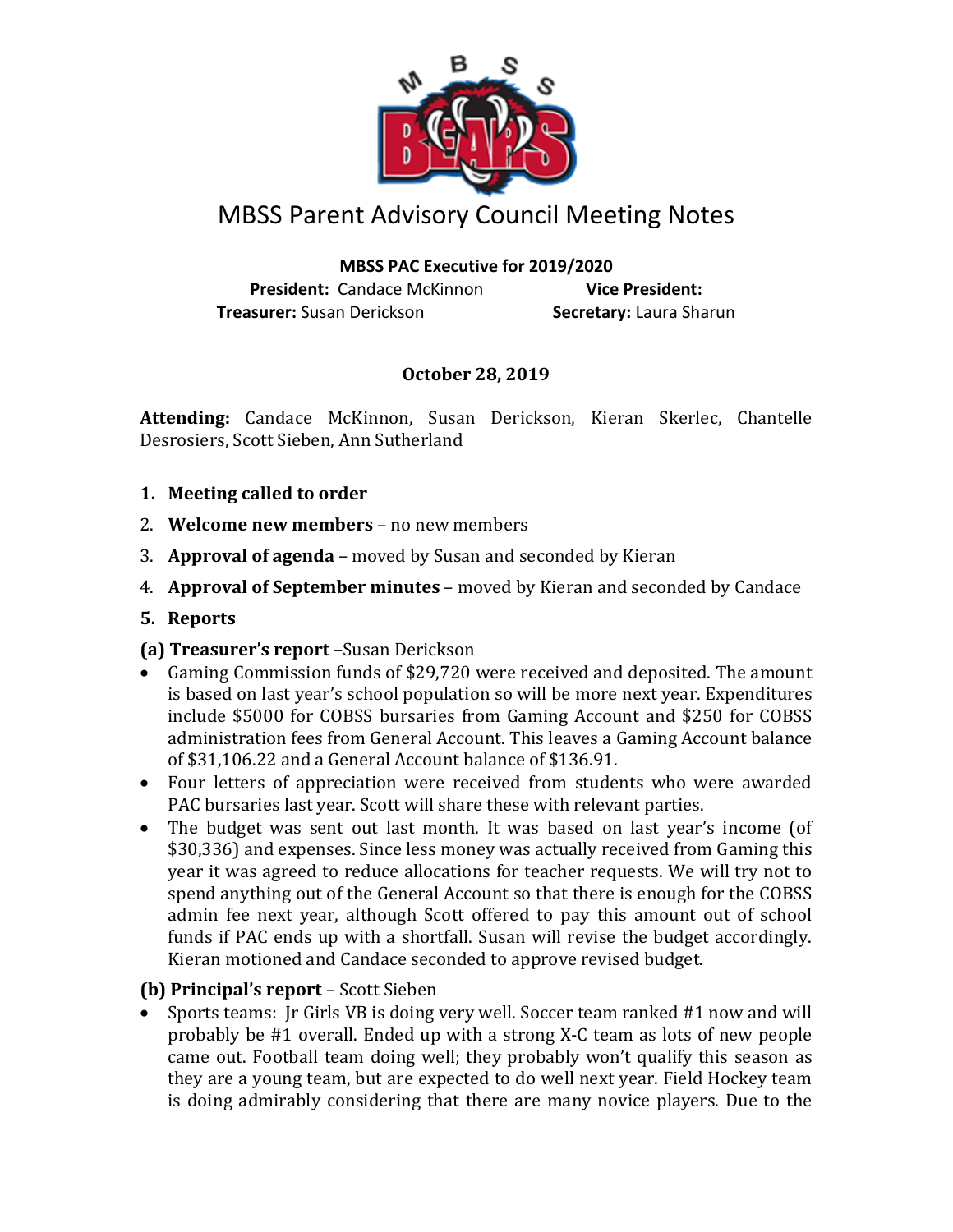unique interests/talents of students this year, there is also a high school rodeo team and a swim team.

- Clubs: Active clubs include Grad Council, Diversity, Gardening, Debate, etc. A Christian club is about to start. There is also a Homework Club (not exactly voluntary!) held from Tues-Thurs at lunch. Scott is pleased with its impact as it is clearly useful in keeping students accountable for their work. The school will tr to do more to inform parents about accessing students assignments and grades on google classrooms and other platforms used by teachers such as Jupiter and Freshgrade.
- Grad night and post-secondary night Pleased that the turnout to these was good.
- Special Guests MBSS was contacted by a school district in the Yukon interested in visiting the school to learn about our indigenous program. On Sept 25<sup>th</sup>, 38 people, including Grand Chiefs, were here along with reps from WFN and our SD. The groups was very impressed by what is being done here and it was useful to get their feedback too. Presenters included several of our indigenous students who talked about their experiences in the program. A notable achievement is that this past year our indigenous students had a higher grad rate (100%) than the rest of the student population.
- Parent-Teacher Conferences Fewer parents came than hoped and the school is looking for ways to attract more people. Suggestions from this meeting included: clarifying that students are welcome to attend along with their parents; trying a different day of the week as generally these are held on Wednesdays; sending text reminder messages as not all parents are likely to be checking emails or website; providing refreshments (and advertise this).
- Implementation Day and Profession Development Days these were held in the last month and both were productive.
	- o Implementation Day is done through Ministry of Education, and is under control of the school. This time the focus at MBSS was on indigenous education and included the story of the Four Good Chiefs which is an important story for WFN, and a session on the Truth and Reconciliation Act. The agenda included a student speaker from Northern Ontario who will be the first graduate from his band; his story was moving and instructive for many staff.
	- o Professional Development Day these are held at sites across the province, with the local one being hosted in Kelowna by COTA. Teachers could also request an opportunity to do a self/group-directed learning experience and several MBSS staff chose this option. The day is driven by teachers and not by the school. COTA also has 3 Pro-Days in the summer (which allows the 2-week Spring Break). Scott is encouraging staff to participate in a Learning Carousel whereby they would present new or interesting pedagogical approaches they are using to their peers - there are really some great things being done here that should be shared and celebrated.
- Next week It is busy with 2 cultural assemblies, Remembrance Day assembly, take Kids to Work Day for G-9s, literacy and numeracy assessments for G-10s.
- Student travel Recent opportunities include several great Outdoor Education trips; Leadership Conference.